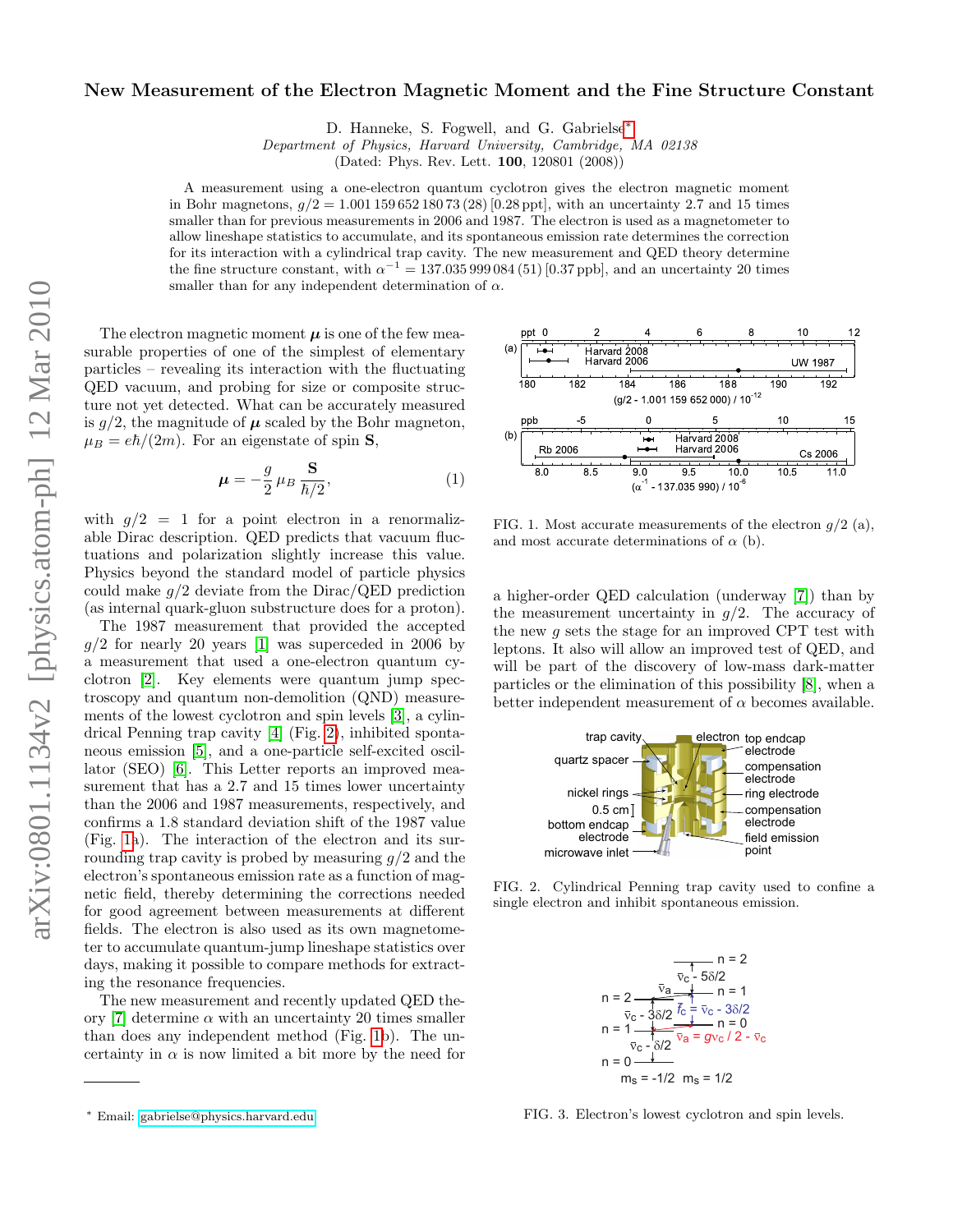Fig. [3](#page-0-3) represents the lowest cyclotron and spin energy levels for an electron weakly confined in a vertical magnetic field  $B\hat{z}$  and an electrostatic quadrupole potential. The latter is produced by biasing the trap electrodes of Fig. [2.](#page-0-1) The measured cyclotron frequency  $\bar{f}_c \approx 149 \text{ GHz}$ (blue in Fig. [3\)](#page-0-3) and the measured anomaly frequency  $\bar{\nu}_a \approx 173$  MHz (red in Fig. [3\)](#page-0-3) mostly determine  $q/2$  [\[2\]](#page-3-1)

<span id="page-1-1"></span>
$$
\frac{g}{2} \simeq 1 + \frac{\bar{\nu}_a - \bar{\nu}_z^2 / (2\bar{f}_c)}{\bar{f}_c + 3\delta/2 + \bar{\nu}_z^2 / (2\bar{f}_c)} + \frac{\Delta g_{cav}}{2},\qquad(2)
$$

with only small adjustments for the measured axial frequency  $\bar{\nu}_z \approx 200$  MHz, the relativistic shift  $\delta/\nu_c \equiv$  $h\nu_c/(mc^2) \approx 10^{-9}$ , and the cavity shift  $\Delta g_{cav}/2$ . The latter is the fractional shift of the cyclotron frequency caused by the interaction with radiation modes of the trap cavity. The Brown-Gabrielse invariance theorem [\[9\]](#page-3-8) has been used to eliminate the effect of both quadratic distortions to the electrostatic potential, and misalignments of the trap electrode axis with B. Small terms of higher order in  $\bar{\nu}_z/\bar{f}_c$  are neglected.

Quantum jump spectroscopy determines  $\bar{f}_c$  and  $\bar{\nu}_a$ . For each of many trials the system is prepared in the spin-up ground state,  $|n = 0, m_s = 1/2\rangle$ , after which the preparation drives and detection amplifier are turned off for 1 s. Either a cyclotron drive at a frequency near to  $\bar{f}_c$ , or an anomaly drive at frequency near  $\bar{\nu}_a$ , is then applied for 2 s. The amplifier and a feedback system are turned on to provide QND detection of either a one-quantum cyclotron excitation or a spin flip. Cavity-inhibited spontaneous emission makes the cyclotron excitation persist long enough to allow such detection. Fig. [4](#page-1-0) shows the fraction of the trials for which excitations were detected.

The cyclotron drive is microwave radiation injected into the trap cavity through a cold attenuator to keep black body photons from entering the trap. The anomaly drive is an oscillatory potential applied to electrodes at frequencies near  $\bar{\nu}_a$  to drive off-resonant axial motion through the magnetic bottle gradient from two nickel rings (Fig. [2\)](#page-0-1). The electron, radially distributed as a cyclotron eigenstate, sees an oscillating magnetic field perpendicular to B as needed to flip its spin, with a gradient that allows a simultaneous cyclotron transition [\[10\]](#page-3-9). To ensure that the electron samples the same magnetic variations while  $\bar{\nu}_a$  and  $\bar{f}_c$  transitions are driven, both drives are kept on with one detuned slightly so that only the other causes transitions. Low drive strengths keep transition probabilities below 20% to avoid saturation effects.

QND detection of one-quantum changes in the cyclotron and spin energies takes place because the magnetic bottle shifts the oscillation frequency of the selfexcited axial oscillation as  $\Delta \bar{\nu}_z \approx 4 (n+m_s)$  Hz. After a cyclotron excitation, cavity-inhibited spontaneous emission provides the time needed to turn on the electronic amplification and feedback, so the SEO can reach an oscillation amplitude at which the shift can be detected [\[6\]](#page-3-5). An anomaly transition is followed by a spontaneous decay to the spin-down ground state,  $|n = 0, m_s = -1/2\rangle$ , and the QND detection reveals the lowered spin energy.



<span id="page-1-0"></span>FIG. 4. Quantum-jump spectroscopy lineshapes for cyclotron (left) and anomaly (right) transitions, with maximum likelihood fits to broadened lineshape models (solid), and inset resolution functions. Vertical lines show the  $1-\sigma$  uncertainties for extracted resonance frequencies. Corresponding unbroadened lineshapes are dashed. Gray bands indicate 68% confidence limits for distributions about broadened fits.

The expected lineshapes arise from the thermal axial motion of the electron through the magnetic bottle gradient. The axial motion is cooled by a resonant circuit in about 0.2 s to as low as  $T_z = 230$  mK (from 5 K) when the detection amplifier is off. For the cyclotron motion these fluctuations are slow enough that the lineshape is essentially a Boltzmann distribution with a width proportional to  $T<sub>z</sub>$  [\[11\]](#page-3-10). For the anomaly resonance, the fluctuations are effectively more rapid, leading to a resonance shifted in proportion to  $T_z$ .

The weighted averages of  $\bar{\nu}_a$  and  $\bar{f}_c$  from the lineshapes (indicated by the abscissa origins in Fig. [4\)](#page-1-0) determine  $g/2$ via Eq. [2.](#page-1-1) With saturation effects avoided, these pertain to the magnetic field averaged over the thermal motion. It is crucial that any additional fluctuations in  $B$  that are symmetric about a central value will broaden such lineshapes without changing the mean frequency.

To test this weighted mean method we compare maximum likelihood fits to lineshape models (Fig. [4\)](#page-1-0). The data fit well to a convolution (solid curve) of a Gaussian resolution function (solid inset curve) and a thermalaxial-motion lineshape [\[11\]](#page-3-10) (dashed curve). The broadening may arise from vibrations of the trap and electron through the slightly inhomogeneous field of the external solenoid, or from fluctuations of the solenoid field itself. Because we have not yet identified its source we add a "lineshape" uncertainty based upon the discrepancy (beyond statistical uncertainty) between the  $q/2$  values from the mean and fit for the four measurements. To be cau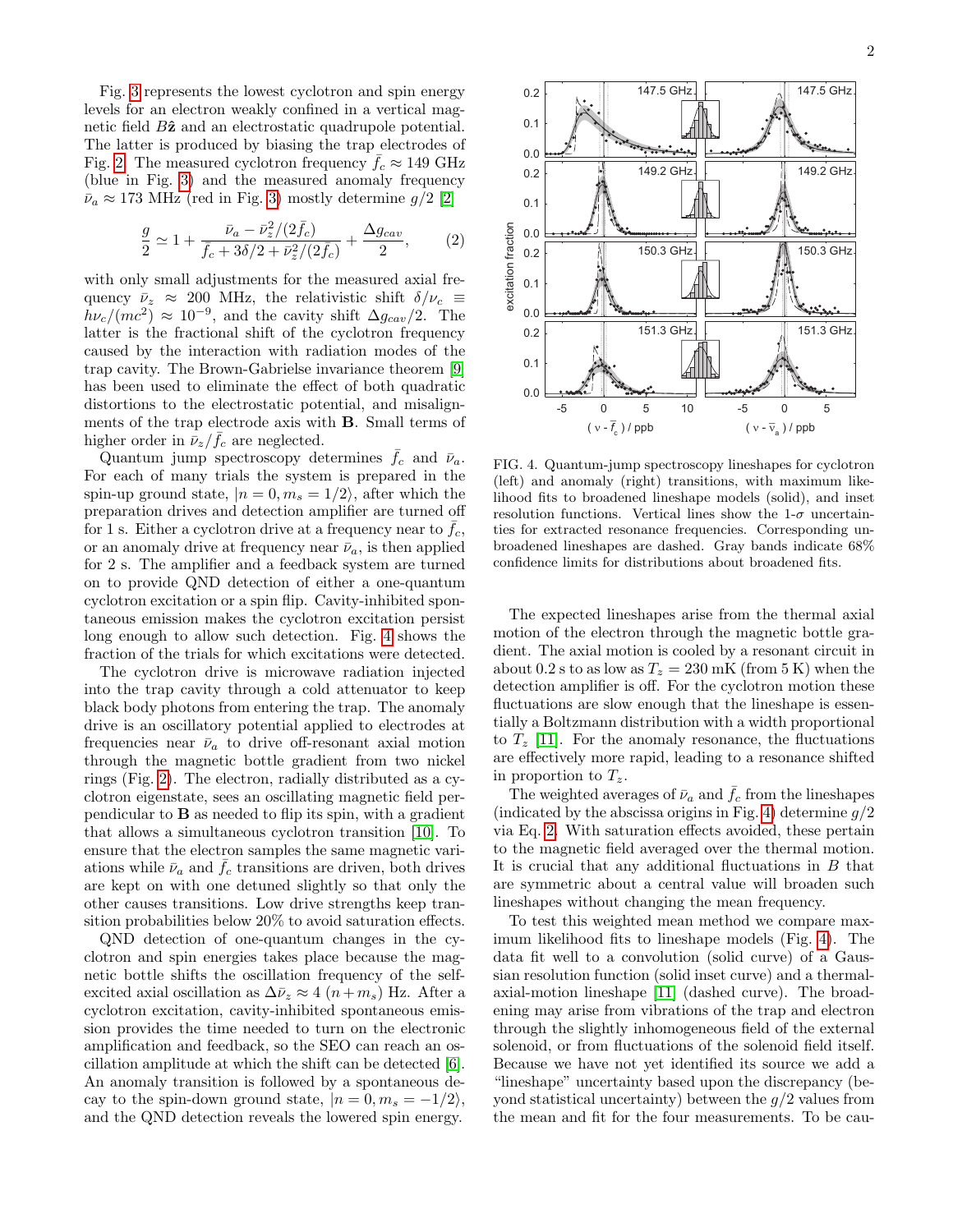tious we take the minimum discrepancy as a correlated uncertainty, and then add the rest as an uncorrelated uncertainty. An additional probe of the broadening comes from slowly increasing the microwave frequency until a one-quantum cyclotron excitation is seen. The distribution of excitations in the inset histograms in Fig. [4](#page-1-0) are consistent with the Gaussian resolution functions determined from the fits.

Drifts of B are reduced below  $10^{-9}$ /hr by regulating five He and  $N_2$  pressures in the solenoid and experiment cryostats, and the surrounding air temperature [\[2\]](#page-3-1). Remaining slow drift is corrected using the average of the described histograms taken once every three hours. Unlike the one-night-at-a-time analysis used in 2006, all data taken in four narrow ranges of  $B$  values (Table [I\)](#page-2-0) are combined, giving a lineshape signal-to-noise that allows the systematic investigation of lineshape uncertainty.

Better measurement and understanding of the electron-cavity interaction removes cavity shifts as a major uncertainty. Cavity shifts are the downside of the cavity-inhibited spontaneous emission which usefully narrows resonance lines and gives the averaging time we need to turn on the SEO and determine the cyclotron state. The shifts arise when the cyclotron oscillator has its frequency pulled by the coupling to nearby radiation modes of the cavity. The cylindrical trap cavity was invented [\[4\]](#page-3-3) and developed [\[12\]](#page-3-11) to deliberately modify the density of states of the free space radiation modes in a controllable and understandable way (though not enough to require modified QED calculations [\[13\]](#page-3-12)). Radiation mode frequencies must still be measured to determine the effective dimensions of a right-circular cylindrical cavity which has been imperfectly machined, which has been slit (so sections of the cavity can be separately biased trap electrodes), and whose dimensions change as the electrodes cool from 300 to 0.1 K.

To the synchronized-electrons method used earlier we add a new method – using the electron itself to determine the cavity-electron interaction. The measured spontaneous emission rate for its cyclotron motion,  $\gamma =$  $\gamma_0 + \gamma_2 A^2$ , depends upon the amplitude A of the axial oscillation through the standing waves of cavity radiation modes. A is varied by adjusting the SEO [\[6\]](#page-3-5) and measured by fitting to a cyclotron quantum-jump lineshape [\[6,](#page-3-5) [11\]](#page-3-10). Fits of  $\gamma_0$  and  $\gamma_2$  (Fig. [5b](#page-2-1)-c) to a renormalized calculation of the coupling of the electron and cavity [\[14\]](#page-3-13) determine the frequencies (with uncertainties represented by the vertical gray bands in Fig. [5a](#page-2-1)-c) and Q values of the nearest cavity modes, and the cavity-shift corrections for  $g/2$  (Table [I\)](#page-2-0). (Subtleties in applying this calculation to measurements will be reported separately.) Substantially different cavity-shift corrections bring the four  $q/2$ measurements into good agreement (Fig. [5d](#page-2-1)).

The measured values, shifts, and uncertainties for the four separate measurements of  $g/2$  are in Table [I.](#page-2-0) The uncertainties are lower for measurements with smaller cavity shifts and smaller linewidths, as might be expected. Uncertainties for variations of the power of the  $\bar{\nu}_a$  and  $f_c$ 



<span id="page-2-1"></span>FIG. 5. Modes of the trap cavity are observed with synchronized electrons (a) [\[2\]](#page-3-1), as well as with a single electron damping rate  $\gamma_0$  (b) and its amplitude dependence  $\gamma_2$  (c). Offset of  $g/2$  from our result in Eq. [3](#page-2-2) without (open circle) and with (points) cavity-shift corrections, with an uncertainty band for the average (d).

| $\bar{f}_c$  |               |        | 147.5 GHz 149.2 GHz 150.3 GHz 151.3 GHz              |        |
|--------------|---------------|--------|------------------------------------------------------|--------|
| $g/2$ raw    |               |        | $-5.24(0.39)$ $0.31(0.17)$ $2.17(0.17)$ $5.70(0.24)$ |        |
| Cav. shift   |               |        | $4.36(0.13) -0.16(0.06) -2.25(0.07) -6.02(0.28)$     |        |
| Lineshape    |               |        |                                                      |        |
| correlated   | (0.24)        | (0.24) | (0.24)                                               | (0.24) |
| uncorrelated | (0.56)        | (0.00) | (0.15)                                               | (0.30) |
| g/2          | $-0.88(0.73)$ |        | $0.15(0.30) -0.08(0.34) -0.32(0.53)$                 |        |

<span id="page-2-0"></span>TABLE I. Measurements and shifts with uncertainties, all multiplied by  $10^{12}$ . The cavity-shifted "g/2 raw" and corrected " $g/2$ " are offset from our result in Eq. [3.](#page-2-2)

drives are estimated to be too small to show up in the table. A weighted average of the four measurements, with uncorrelated and correlated errors combined appropriately, gives the electron magnetic moment in Bohr magnetons,

<span id="page-2-2"></span>
$$
g/2 = 1.001\,159\,652\,180\,73\,(28) \qquad [0.28\,\text{ppt}]. \tag{3}
$$

The uncertainty is 2.7 and 15 times smaller than the 2006 and 1987 measurements, and 2300 times smaller than has been achieved for the heavier muon lepton [\[15\]](#page-3-14).

The new measurement determines the fine structure constant,  $\alpha = e^2/(4\pi\epsilon_0\hbar c)$ , the fundamental measure of the strength of the electromagnetic interaction in the low energy limit, that is also a crucial ingredient of our system of fundamental constants [\[16\]](#page-3-15). The standard model